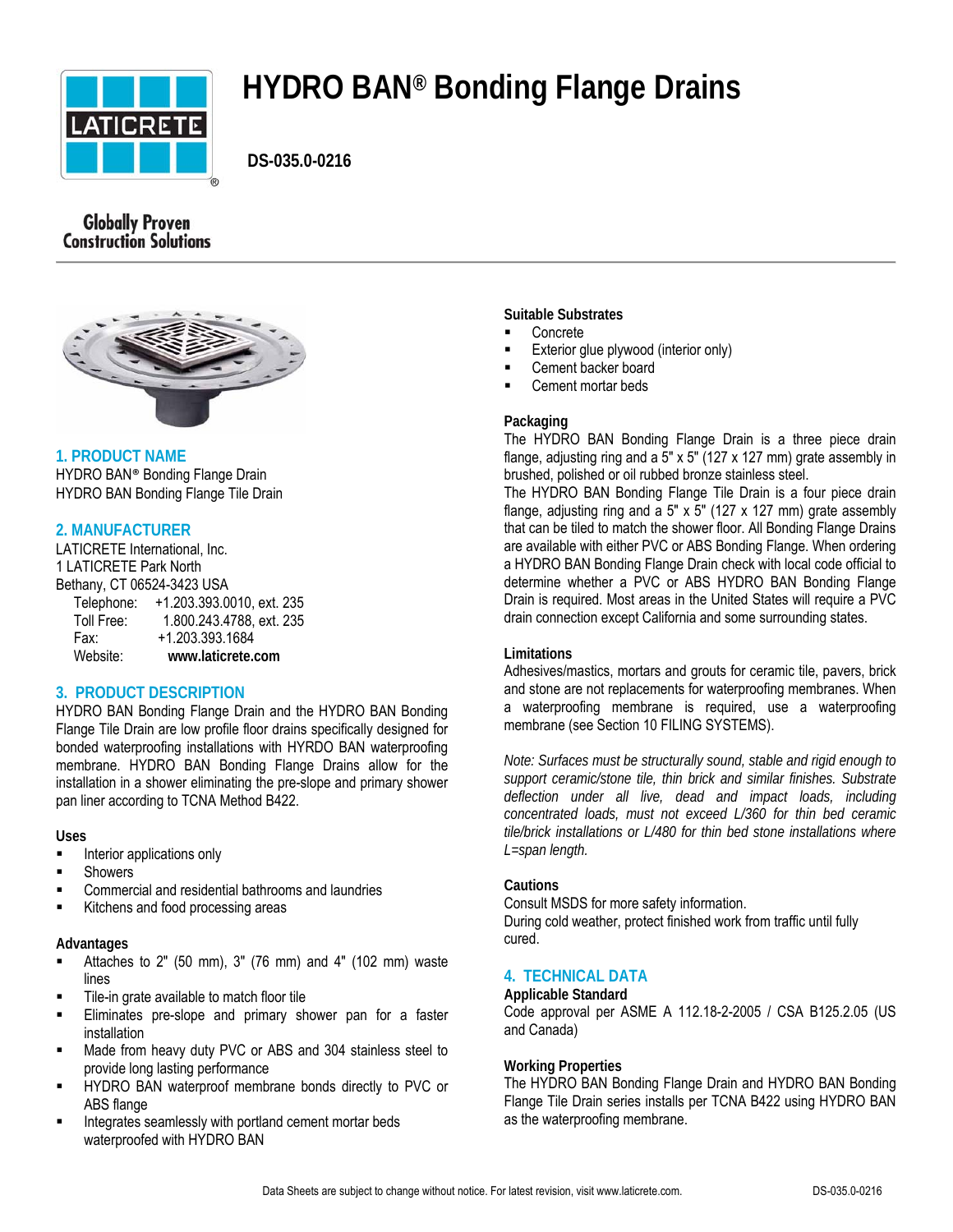## **5. INSTALLATION**

## **Surface Preparation**

All surfaces should be between 40°F (4°C) and 90°F (32°C) and structurally sound, clean and free of all dirt, oil, grease, laitance, paint, concrete sealers or curing compounds. Dry dusty concrete slabs or masonry should be dampened and excess water swept off. Installation may be made on a damp surface. Expansion joints shall be provided through the tile work from all construction or expansion joints in the substrate. Follow ANSI specification A108.01 - 3.7: Requirements for Movement Joints: Preparations by Other Trades" or TCNA detail EJ – 171 "Movement Joints – Vertical & Horizontal". Do not cover expansion joints with mortar.

## **Bonded Mortar Bed—Installation**

Before placing mortar, apply a slurry bond coat made from 254 Platinum. While the slurry bond coat is wet, spread 3701 Fortified Mortar and compact well. Mortar beds shall be 3/4" minimum to 2" (50 mm) maximum. Mortar beds in excess of 2" (50 mm) thick shall be detailed by the architect per TCNA F112. Prior to installing the HYDRO BAN® Bonding Flange Drain make sure the backer board has been installed on the walls following the manufacturer's recommendations. The HYDRO BAN Bonding Flange Drain should be installed per TCNA Method B422. Before installing the HYDRO BAN Bonding Flange Drains make sure the opening in the floor where the waste line connection is made is 4-1/4" (108 mm) in diameter. The lip of the HYDRO BAN Bonding Flange Drain should sit approximately 1-1/4" (32 mm) above the substrate. Dry fit the HYDRO BAN Bonding Flange Drain through the hole and to the waste line below. When connecting to a 2" (50 mm) waste line which is already in place the top of the waste line should be 1-3/4" (44 mm) below the surface of the substrate. Make sure that the HYDRO BAN Bonding Flange Drain is PVC when connecting to a PVC waste line or ABS when connecting to an ABS waste line. Cement the HYDRO BAN Bonding Flange Drain in place using PVC solvent and cement for PVC and ABS solvent and Cement for ABS HYDRO BAN Bonding Flange Drain and waste line connections. Make sure that the HYDRO BAN Bonding Flange is level before the PVC or ABS cement has cured. DO NOT MIX materials, this will cause a failure in the pipe weld. When installed over EGP the bonding flange (D) Fig 1 and 2 can be screwed to the substrate using stainless steel or zinc coated 3" (76 mm) drywall screws. There are four countersunk holes around the perimeter of the bonding flange (D) for this purpose. The installation is now ready to accept the mortar bed.

## **Mortar Bed—Installation Over Concrete** (see ES-B422BFD Concrete Bonded and ES-B422BFD Concrete Unbonded)

For a bonded mortar bed over concrete installation, before placing mortar, apply a slurry bond coat made from 254 Platinum. While the slurry bond coat is wet, spread 3701 Fortified Mortar and compact well. Bonded mortar beds over concrete shall be 3/4"(19 mm) minimum to 2"(50 mm) maximum. For an unbonded installation over concrete (see ES-415BFD Concrete Unbonded) a cleavage membrane as specified in ANSI A108.02-3.8 should be used in place of the slurry bond coat. When using the unbounded method install the cleavage membrane prior to the HYDRO BAN Bonding Flange Drain installation. The 3701 Fortified Mortar should be reinforced with 2" x 2" (50 x 50 mm) reinforcing mesh. Unbonded mortar beds over concrete shall be 1-1/4" (32 mm) minimum to 2" (50 mm) maximum. In both bonded and unbonded mortar bed installations place enough 3701 Fortified Mortar under the HYDRO BAN Bonding Flange Drain to support the flange of the drain. Minimum height from the flange to the substrate should be 1-1/4" (32 mm). Next place a ribbon of 3701

Fortified Mortar along the opposite walls to create a 1/4" (6 mm) per foot slope to the HYDRO BAN Bonding Flange Drain. Fill the area between the drain and the walls with 3701 Fortified Mortar; screed and compact well. Mortar beds in excess of 2" (50 mm) thick shall be detailed by the architect per TCNA F112.

## **Mortar Bed – Installation Over EGP** (see ES-422BFD EGP Bonded and ES-422BFD EGP Unbonded)

For a bonded mortar bed over EGP installation, before placing mortar, install a cleavage membrane as specified in ANSI A108.02- 3.8, expanded metal lath (minimum 2.5 pounds (1.1 kg)/square yard [0.84 square meters]) is then nailed or stapled to the subfloor over the cleavage membrane. The cleavage membrane and lath should be installed prior to the bonding flange (D) installation. Following the lath installation spread 3701 Fortified Mortar and compact well. Bonded mortar beds over EGP shall be 3/4" (19 mm) minimum to 1 1/2" (38 mm) maximum. For an unbonded installation over EGP (see ES-422BFD EGP Unbonded) install a cleavage membrane as specified in ANSI A108.02-3.8 prior to the HYDRO BAN Bonding Flange Drain installation. For an unbonded mortar bed the 3701 Fortified Mortar should be reinforced with  $2" \times 2"$  (50  $\times$  50 mm) reinforcing mesh. In both bonded and unbounded mortar bed installations place enough 3701 Fortified Mortar where the HYDRO BAN Bonding Flange Drain will be set to support under the flange of the drain. Minimum height from the flange to the substrate should be 1-1/4" (32 mm). Next place a ribbon of 3701 Fortified Mortar along the opposite wall to create a 1/4" (6 mm) per foot slope to the HYDRO BAN Bonding Flange Drain. Fill the area between the drain and the walls with 3701 Fortified Mortar; screed and compact well. Mortar beds in excess of 2" (50 mm) thick shall be detailed by the architect per TCNA F112-11.

## **Bonding Flange Drain with a tile-in grate:**

After the bonding flange has been connected to the domestic waste line and prior to installing the 3701 fortified mortar, dry fit the Tip Plate © onto the Bonding Flange (D) screw on the Top and Bottom Frame (B) into Top Plate (C). Screw the Top and Bottom Frame down as far as it will go. Use the center of the Top Frame(A) as the center point when screeding 3701 Fortified Mortar out to the walls and perimeter of the shower at a  $\frac{1}{4}$ " (6mm) per foot slope. You will need to create a dish effect with the 3701 when sloping down to the Bonding Flange. See Fig 1A.

## **Installing HYDRO BAN and Tile** (Fig. 1 and Fig. 2)

- 1. Before applying HYDRO BAN make sure the bonding flange is clean and free of any mortar, thin-set, grease, dirt or finger prints that could cause debonding of the HYDRO BAN. Apply HYDRO BAN waterproofing membrane according to DS 663.0 and 663.5. Cover wall and mortar with two coats of HYDRO BAN. Apply two coats of waterproofing on top of the flange from the first vertical radius and onto the 3701 Fortified Mortar. Alternatively Waterproofing/Anti-Fracture Fabric can be imbedded into the HYDRO BAN around the bonding flange overlapping the flange and the 3701 Fortified Mortar. DO NOT waterproof the inside flange walls and bottom after the first vertical radius.
- 2. When the second coat of HYDRO BAN is dry tile can be installed using a polymer fortified thinset and grouted with PERMACOLOR®^ Select, PERMACOLOR Grout or SPECTRALOCK® PRO Premium Grout**†**.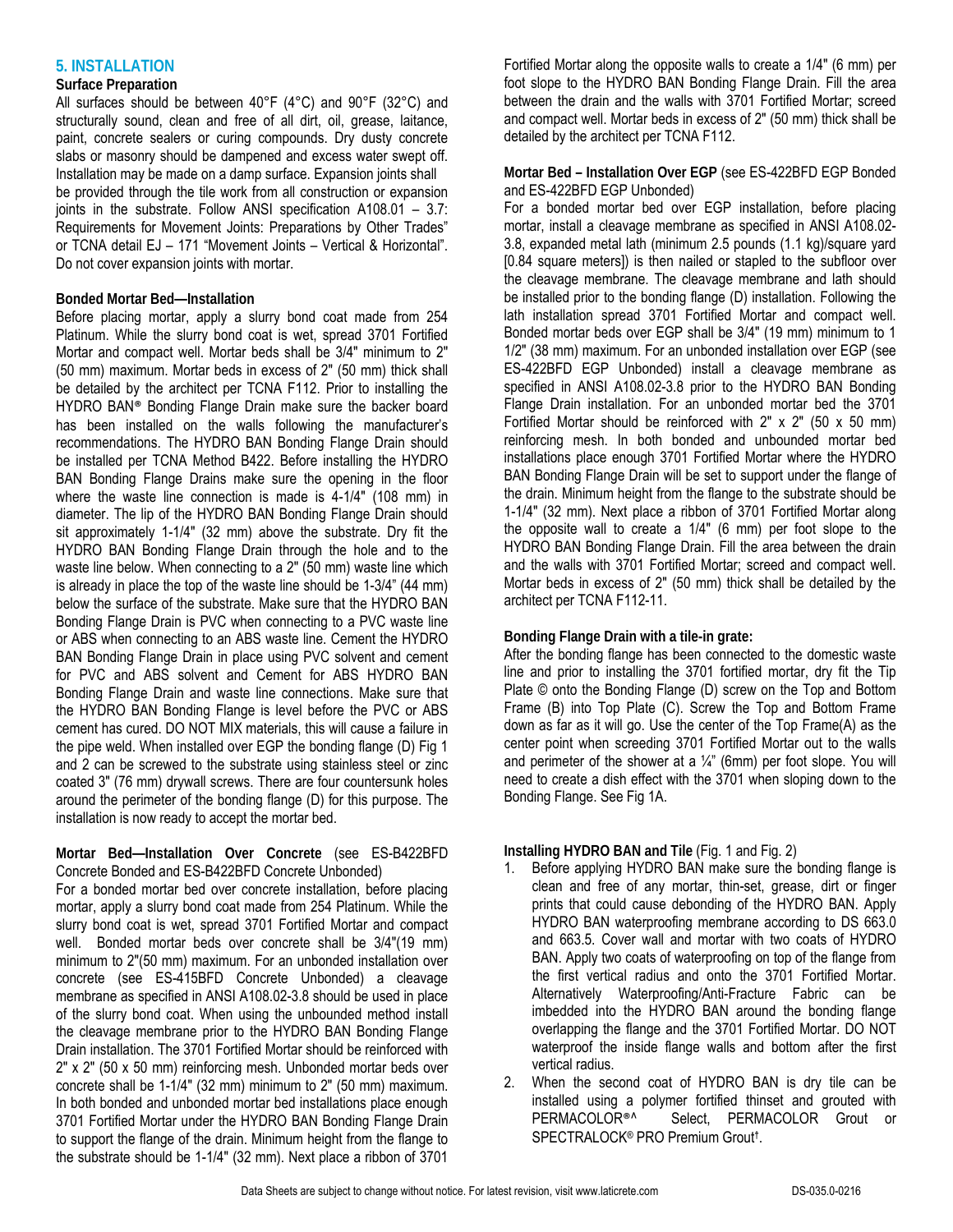- 3. Tile walls and floors; when thin-set and tile are ready to be installed around the HYDRO BAN Bonding Flange Drain comb thin-set onto bonding flange (D) and set top plate (C) onto the bonding flange. Thin-set should ooze through the triangle voids in the top plate (C). Scrape any excess thin-set from the top plate (C) using a trowel. As you tile closer to the top plate insert the threaded outlet of the top and bottom frame (A and B) into the top plate (C). Adjust the top and bottom frame by screwing in the threaded outlet to the top plate (C) to allow for height adjustment (fig. 2). Thin-set over the top plate (C) and install tile.
- 4. If using the tile-in grate with the HYDRO BAN Bonding Flange Drain, remove top frame (A) and prime surface with two coats of HYDRO BAN prior to installing tile within the frame using a polymer fortified thin-set. Make sure that the stainless steel top frame (A) is free of grease, dirt or finger prints prior to applying the HYDRO BAN®.
- 5. The finished floor must be 1/16" (1.5 mm) higher than the top and bottom frame (A and B with tile).



Fig. 1



Fig. 2

#### **Cleaning**

Clean tools and tile work with water while the 3701 Fortified Mortar and HYDRO BAN are fresh. NEVER use steel wool, wire brushes, chlorine bleach, hydrochloric acid (muriatic acid), or any chloride cleaners on stainless steel. Instead clean the polished and brushed stainless steel grates with commonly available products such as Bar Keepers Friend® or Soft Scrub®. The Oil Rubbed Bronze grates should only be cleaned with soap and warm water and light brushing with a soft bristle brush.

## 6. AVAILABILITY AND COST

#### **Availability**

LATICRETE® and LATAPOXY® materials are available worldwide. For Distributor information:

Toll Free: 1.800.243.4788

Telephone: +1.203.393.0010

For online distributor information, visit LATICRETE at **www.laticrete.com**.

#### **Cost**

Contact a LATICRETE Distributor in your area.

## 7. WARRANTY

See 10. FILING SYSTEM:<br>DS 230.13: LATIC

LATICRETE Product Warranty (United States and Canada)

A component of

|              | DS 230.10APD: LATICRETE 10 Year Tile & Stone System |
|--------------|-----------------------------------------------------|
|              | Warranty (United States & Canada)                   |
| DS 025.0APD: | LATICRETE 25 Year Tile & Stone System               |
|              | Warranty (United States and Canada)                 |
| DS 230.99:   | LATICRETE Lifetime Tile & Stone System              |
|              | Warranty (United States and Canada)                 |

#### 8. MAINTENANCE

The non-finish or non-exposed portion of the LATICRETE Hydro Ban Shower System products require no maintenance. However, installation performance and durability may depend on properly maintaining products and finishes that cover the LATICRETE Hydro Ban Shower System products and those supplied by other manufacturers. The exposed portion of the stainless steel LATICRETE Hydro Ban Drains can be cleaned and maintained using a non-abrasive stainless steel cleaner or polish with a clean soft white cotton cloth. When cleaning the oil rubbed bronze drains use a non-abrasive cleaner and clean soft cloth. When cleaning the stainless steel or oil rubbed bronze drains contact the cleaner manufacturer if another cleaner type will be used to ensure compatibility with the drain material.

## 9. TECHNICAL SERVICES

Technical Assistance

Information is available by calling:

 Toll Free: 1.800.243.4788, ext. 235 Telephone: +1.203.393.0010, ext. 235

Fax: +1.203.393.1948

Technical and Safety Literature

To acquire technical and safety literature, please visit our website at **www.laticrete.com**.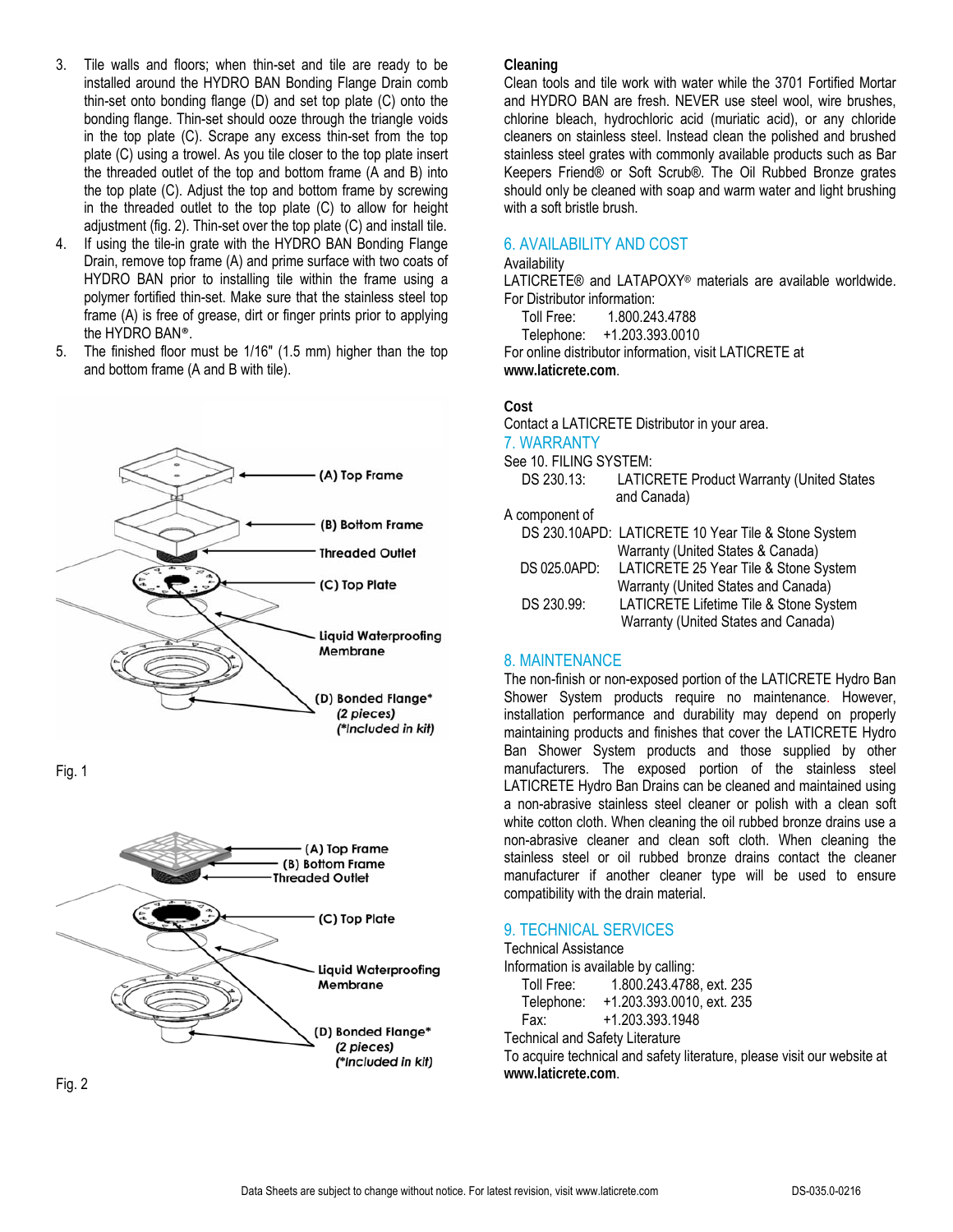## 10. FILING SYSTEM

Additional product information is available on our website at **www.laticrete.com**. The following is a list of related documents:

|            | www.nationologic.com. The following id a list of foldtoa adoamont |
|------------|-------------------------------------------------------------------|
| DS 230.13: | <b>LATICRETE Product Warranty</b>                                 |
| DS 230.10: | LATICRETE 10 Year System                                          |
|            | Warranty (United States & Canada)                                 |
| DS 025.0:  | LATICRETE 25 Year System                                          |
|            | Warranty (United States and Canada)                               |
| DS 230.99: | <b>LATICRETE Lifetime System</b>                                  |
|            | Warranty (United States and Canada)                               |
| DS 100.0:  | 3701 Fortified Mortar                                             |
| DS 250.0:  | PERMACOLOR®^                                                      |
| DS 281.0:  | PERMACOLOR Select                                                 |
| DS 663.0:  | <b>HYDRO BAN®</b>                                                 |
| DS 677.0:  | 254 Platinum                                                      |
| DS 681.0:  | SPECTRALOCK® PRO Premium Grout <sup>†</sup>                       |
| DS 663.5:  | <b>HYDRO BAN how to instructions</b>                              |
|            |                                                                   |